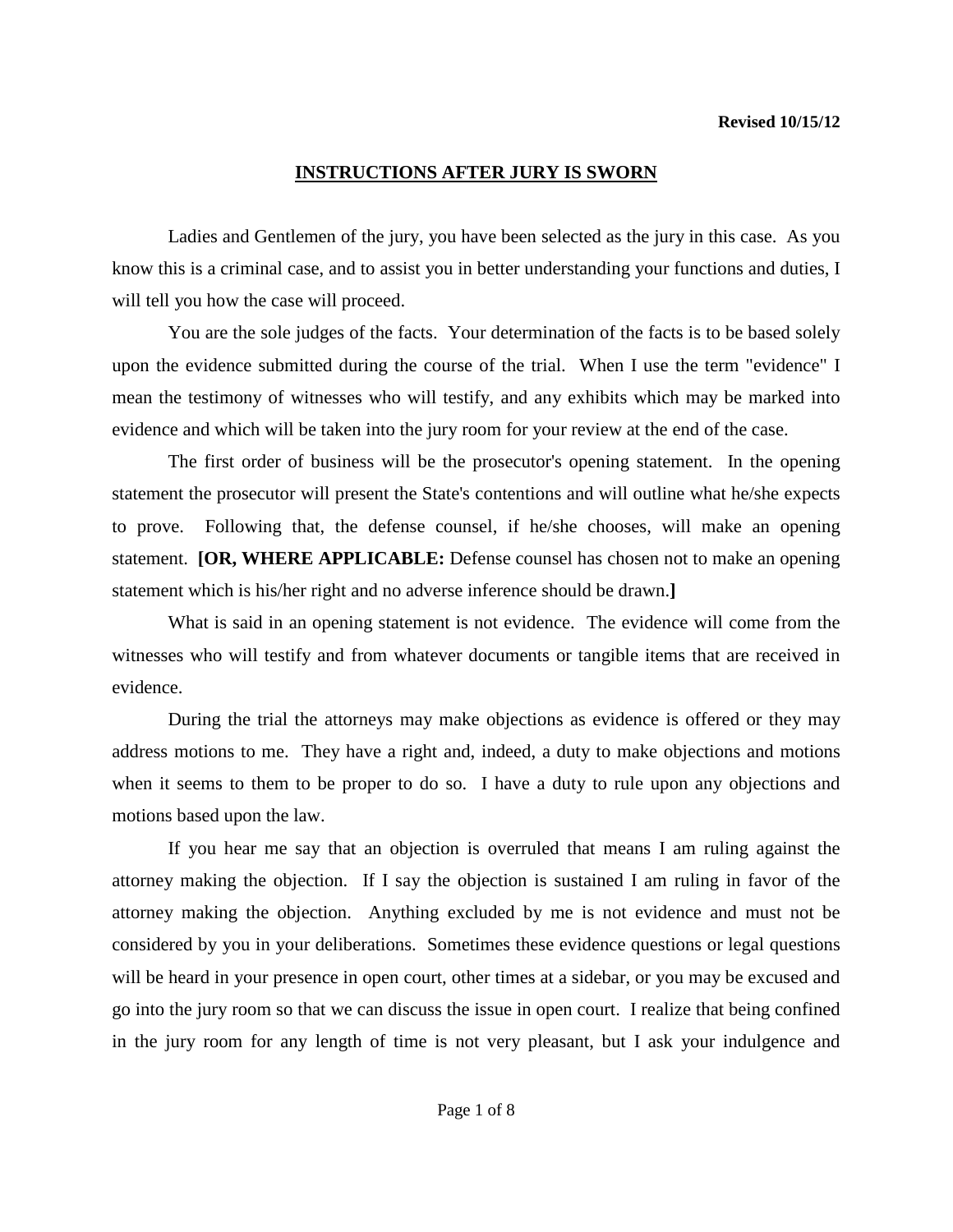patience. I am sure that you realize that these legal arguments must be heard outside of your presence.

You should not conclude that because I rule one way or another that I have any feelings about the outcome of the case. I do not; but even if I did, you would have to disregard them since you will be the sole judges of the facts.

During the trial from time to time there shall be recesses. During any of those recesses I direct you not to discuss the case among yourselves, and when we recess overnight, you must not discuss the case or the testimony with any members of your family or any other persons or provide an account of your juror service to others, including through any electronic means, such as shared Internet websites.<sup>[1](#page-0-0)</sup> Thus, for example, do not talk face to face or use any electronic device, such as the telephone, cell or smart phone, Blackberry, iPhone, PDA, computer, the Internet, e-mail, any text or instant message service, any Internet chat room, blog or website such as Facebook, MYSpace, YouTube, or Twitter, to communicate to anyone any information about this case.The reason of course is that you should not begin any deliberations until the entire case has been concluded, i.e., until you have heard all of the witnesses, the final arguments of counsel, and my instructions as to the law. It would be improper for any outside influence to intrude upon your thinking. If anyone should attempt to discuss the case with you, you should report the fact to me or my staff immediately.

If you have a cell phone, pager, or any device that is capable of providing Internet access and any device that may be used to record or transmit sound or images, whether video images or still images, you must turn that device off while in the courtroom. Similarly, you must turn off these communication devices and cannot use them for any purpose while in the jury deliberation room. You will be given a telephone number at which you can be contacted during the trial. Unless I otherwise instruct, you may only use these communication devices when you are outside the jury deliberation room during recesses. Please be mindful of these instructions at all times.

During jury selection, you were asked and responded to a series of questions from the court and counsel. If, during the course of trial, you realize that you may have made a

<span id="page-1-0"></span>See Assignment Judges memorandum, dated March 17, 2010, "Jurors' Use Of Electronic Devices During Juror Service - Revised Policy."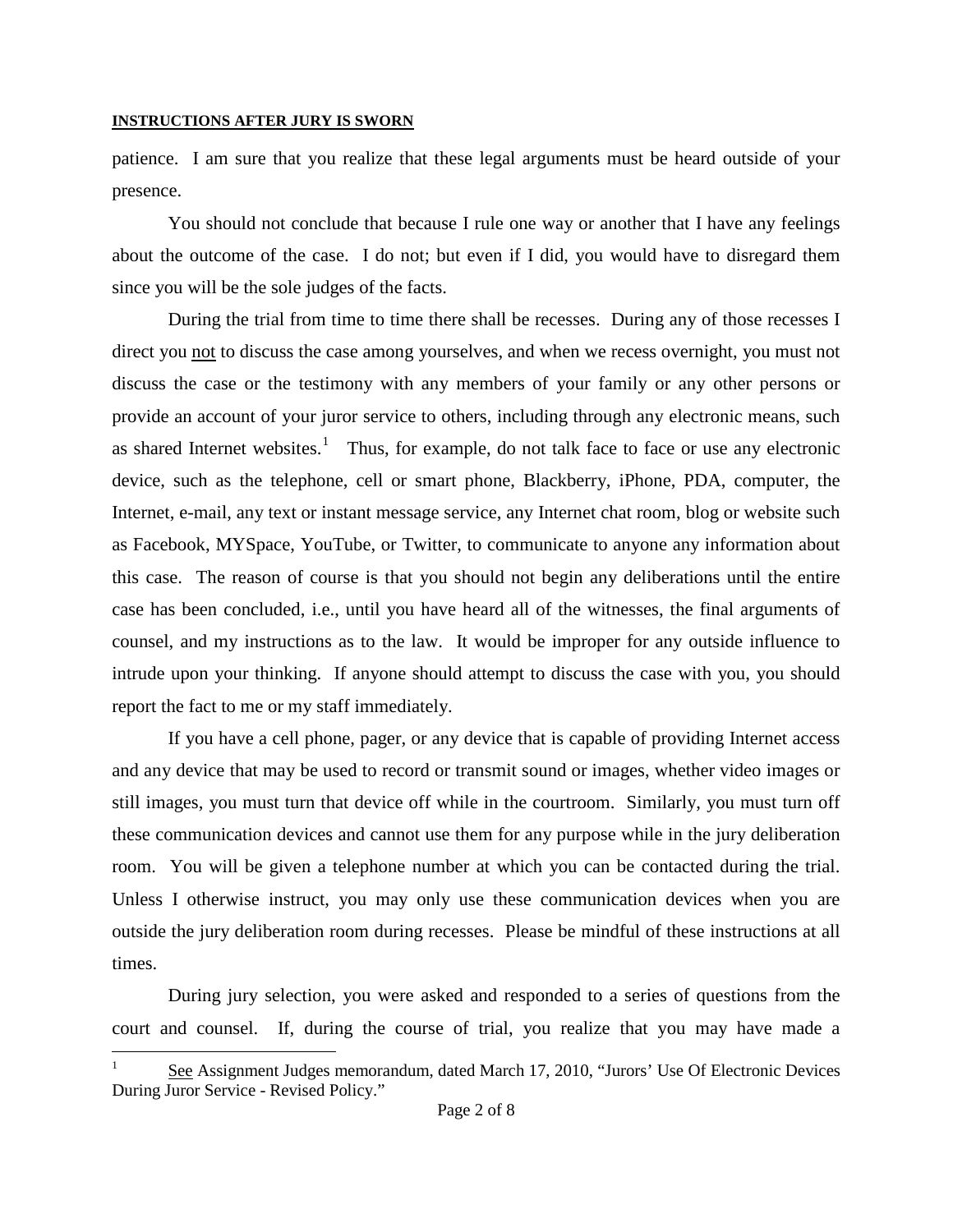misstatement or omission during your responses, or if circumstances arise that could change or alter the answers you gave, do not discuss the matter with your fellow jurors. Rather, you should tell the court officer, who will notify me at once. $2$ 

During the trial, you are not to speak to or associate with any of the attorneys, the witnesses or the defendant, \_\_\_\_\_\_\_\_\_\_\_\_\_\_\_\_, nor are they permitted to speak or associate with you. This separation should not be regarded as rudeness but rather as a proper precaution to ensure fairness to both sides. If anyone connected with this case, or any other person approaches you or attempts to influence you in any way, do not discuss it with the other jurors. Simply tell the sheriff's officer and I will be notified immediately.

Your deliberations must be based solely on the testimony and exhibits admitted into evidence, without any outside influence or opinions of relatives or friends. Additionally, do not read any news stories or articles, in print, on the Internet, or in any blog about this case. I do not know if there will be any newspaper or other media coverage of this trial, but you are instructed to completely avoid reading, viewing or listening to any newspaper or media accounts or listening to anyone else discuss them.

Additionally, I must instruct you not to read any newspaper articles, or search for, or research information relating to the case, including any participants in the trial, such as the parties, the witnesses, the lawyers, the judge or court personnel through any means, including electronic means. This strict prohibition against outside research or communication applies not only to printed reference materials, such as dictionaries or encyclopedias, but also to the Internet and any other electronic medium. You are not to seek any additional information on the subject matter of this case, the laws in any way related to this case, or any other factual or legal matter that has any connection to this case. Do not visit or view any place discussed in this case and do not use Internet maps or Google Earth or any other program or device to search for or view any place discussed in the testimony. I am sure that you can understand why this instruction is so important. Information from other sources outside the courtroom is not evidence, is often based upon second or third hand information, is purely hearsay, is not always accurate and is not subject to examination by the attorneys. A juror's improper use of outside technology threatens

<span id="page-2-0"></span>

 $2^2$  State v. Bianco, 391 N.J. Super. 509, 523 (App. Div. 2007).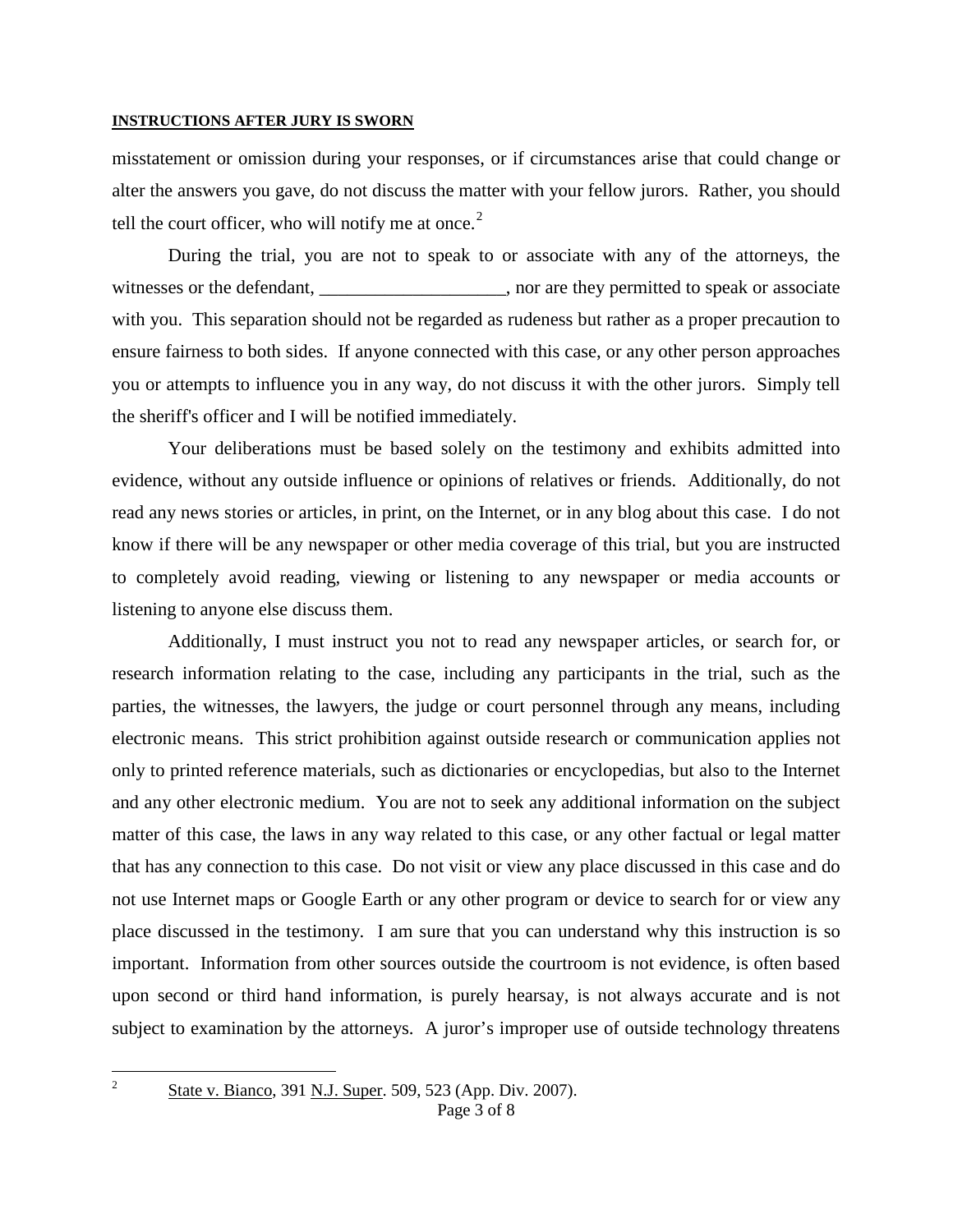the very fairness of our system of justice and could result in the court having to start the trial all over, wasting the court's, the parties' and your valuable time and resources. In the event that such outside information comes to your attention, it is important that you tell me or a member of my staff so I can determine what further action is necessary to insure the fairness of the trial.

The court and the parties rely upon your good faith and the fact that you have been sworn to comply with the instructions of the court so that both sides may receive a fair trial. Because this instruction is so important, it is my duty to remind you of it at the end of each day's proceedings.

Since you are the sole judges of the facts, you must pay close attention to the testimony. It is important that you carry with you to the jury room not only a clear recollection of what the testimony was, but also a recollection of the manner in which it was given. It will be your duty to pay careful attention to all the testimony. If you are unable to hear any witness, I ask that you indicate this to me by raising your hand so that I may instruct the witness to speak louder and/or more clearly. As jurors you will be required to pass upon all the questions of fact including the credibility or believability of the witnesses.

You are not permitted to visit the scene of the alleged incident, do your own research or otherwise conduct your own investigation. Your verdict must be based solely on the evidence introduced in this courtroom.

Jurors are not permitted to take notes.<sup>[3](#page-2-0)</sup> Experience has shown that note taking is distracting. It is better to depend upon the combined recollections of all the jurors than upon notes taken by one or more of them.

At the conclusion of the testimony the attorneys will speak to you once again in summation. At that time they will present to you their final arguments based upon their respective recollections of the evidence. Again, this is not evidence but their recollection as to the evidence. It is your recollection as to the evidence presented that is controlling.

<span id="page-3-0"></span>Following summations you will receive your final instructions on the law from me, and you will then retire to consider your verdict. You are not to form or express an opinion on this case but are to keep an open mind until you have heard all the testimony, have heard

Page 4 of 8 3 See R. 1:8-8(b), which authorizes trial judges, at their discretion, to permit jurors to take notes**.**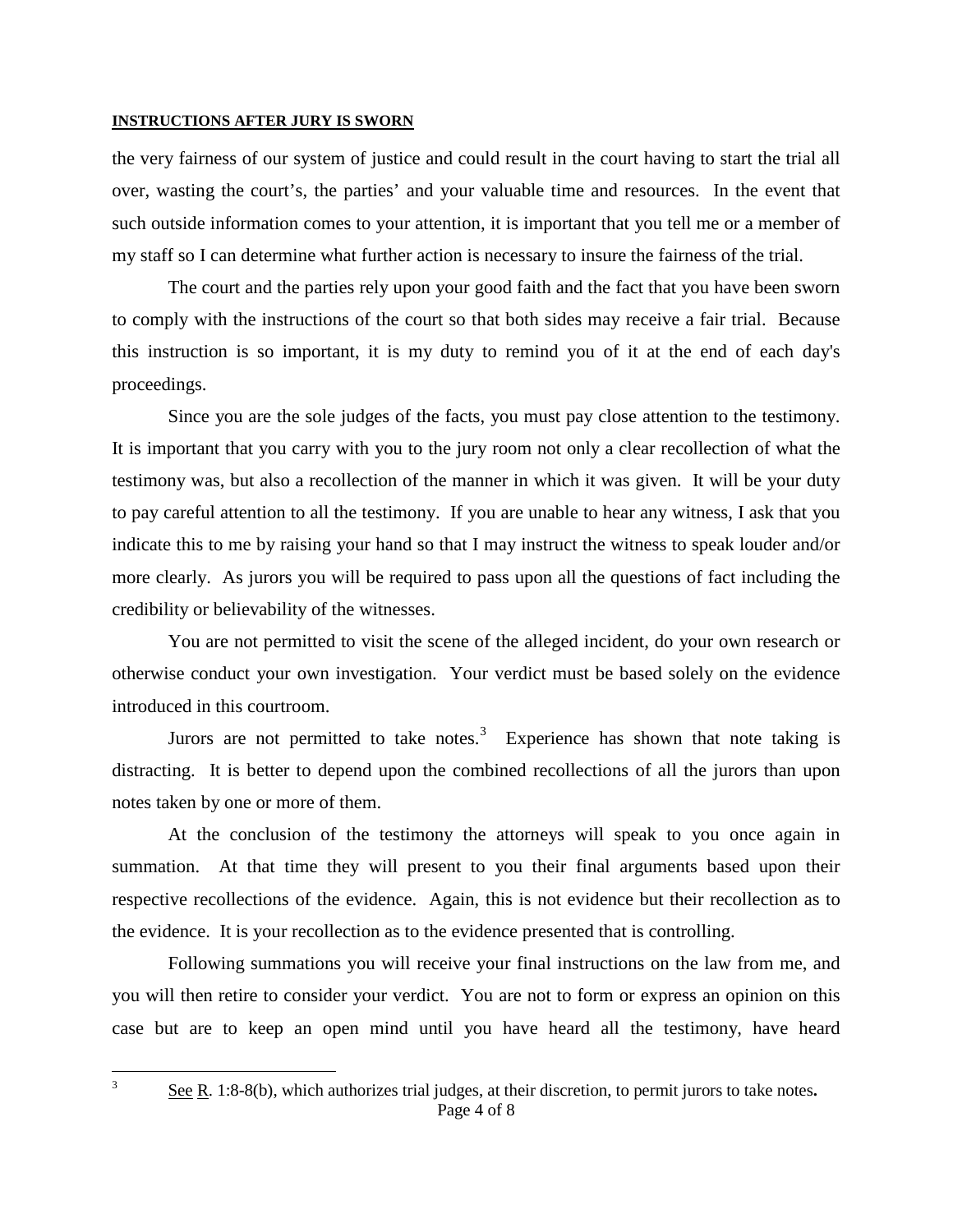summations, have had the benefit of my instructions as to the applicable law, and have been instructed to begin your deliberations.

It is your duty to weigh the evidence calmly and without bias, passion, prejudice or sympathy, and to decide the issues upon the merits.

You, as jurors, should find your facts from the evidence adduced during the trial. Evidence may be either direct or circumstantial. Direct evidence means evidence that directly proves a fact, without an inference, and which in itself, if true, conclusively establishes that fact. On the other hand, circumstantial evidence means evidence that proves a fact from which an inference of the existence of another fact may be drawn.

An inference is a deduction of fact that may logically and reasonably be drawn from another fact or group of facts established by the evidence.

It is not necessary that facts be proved by direct evidence. They may be proved by direct evidence or circumstantial evidence or by a combination of direct and circumstantial evidence. Both direct and circumstantial evidence are acceptable as a means of proof. Indeed, in many cases, circumstantial evidence may be more certain, satisfying and persuasive than direct evidence.

In any event, both circumstantial and direct evidence should be scrutinized and evaluated carefully. A conviction may be based on direct evidence alone, circumstantial evidence alone or a combination of direct evidence and circumstantial evidence, provided, of course, that it convinces you of a defendant's guilt beyond a reasonable doubt.

Conversely, if direct or circumstantial evidence gives rise to a reasonable doubt in your minds as to the defendant's guilt then the defendant must be found not guilty.

A simple illustration may be helpful. The following is one set of possible illustrations:

## **Optional Illustrations:**

The problem is proving that it snowed during the night:

- (a) Direct Evidence: Testimony indicating that the witness observed snow falling during the night.
- (b) Circumstantial Evidence: Testimony indicating that there was no snow on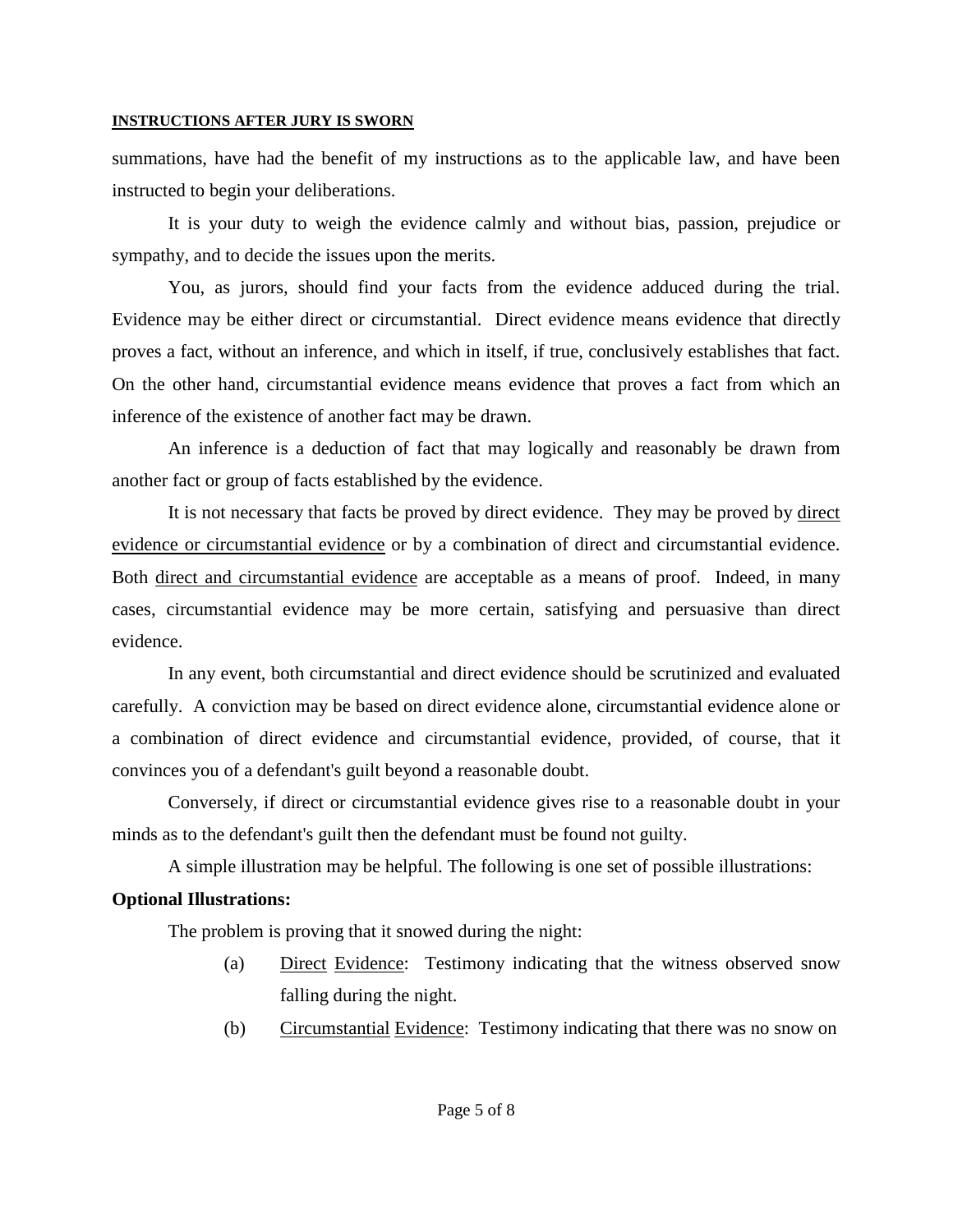the ground before the witness went to sleep, and that when he or she arose in the morning, it was not snowing, but the ground was snow-covered.<sup>[4](#page-3-0)</sup>

The former directly goes to prove that fact that snow fell during the night; while the latter establishes facts from which the inference that it snowed during the night can be drawn.

As the judges of the facts you are to determine the credibility of the witnesses, and, in determining whether a witness is worthy of belief and therefore credible, you may take into consideration: the appearance and demeanor of the witness; the manner in which he or she may testify; the witness' interest in the outcome of the trial, if any; his or her means of obtaining knowledge of the facts; the witness' power of discernment meaning their judgment, their understanding; his or her ability to reason, observe, recollect and relate; the possible bias (if any) in favor of the side for whom the witness testifies; the extent to which, if at all, each witness is either corroborated or contradicted, supported or discredited by other evidence; whether the witness testified with an intent to deceive you; the reasonableness or unreasonableness of the testimony the witness has given; whether the witness made any inconsistent or contradictory statements; and any and all other matters in the evidence which serve to support or discredit his or her testimony to you.

During your deliberations, you may ask: what is more reasonable; the more probable or the more logical version?

Inconsistencies or discrepancies in the testimony of a witness, or between the testimony of different witnesses, may or may not cause you to discredit such testimony. Two or more persons witnessing an incident may see or hear it differently; an innocent misrecollection, like failure of recollection, is not an uncommon experience in weighing the effect of a discrepancy, consider whether it pertains to a matter of importance or an unimportant detail, and, whether the discrepancy results from innocent error or willful falsehood.

 <sup>4</sup> For cases dealing with circumstantial evidence, see: State v. Corby, 28 N.J. 106 (1958); State v. Fiorello, 36 N.J. 80, 87-88 (1961), cert. denied, 368 U.S. 967 (1962); State v. Ray, 43 N.J. 19, 30-31 (1964); State v. Mills, 51 N.J. 277, 287 (1968), cert. denied, 393 U.S. 186 (1969); State v. Franklin, 52 N.J. 386, 406 (1968); State v. Mayberry, 52 N.J. 413, 436-37 (1968), cert. denied, 393 U.S. 1043, (1969); State v. Graziani, 60 N.J. Super. 1, 13-14 (App. Div. 1959), aff'd o.b., 31 N.J. 538 (1960), cert. denied, 363 U.S. 830 (1960); State v. Hubbs, 70 N.J. Super. 322, 328-29 (App. Div. 1961); State v. Papitsas, 80 N.J. Super. 420, 424 (App. Div. 1963).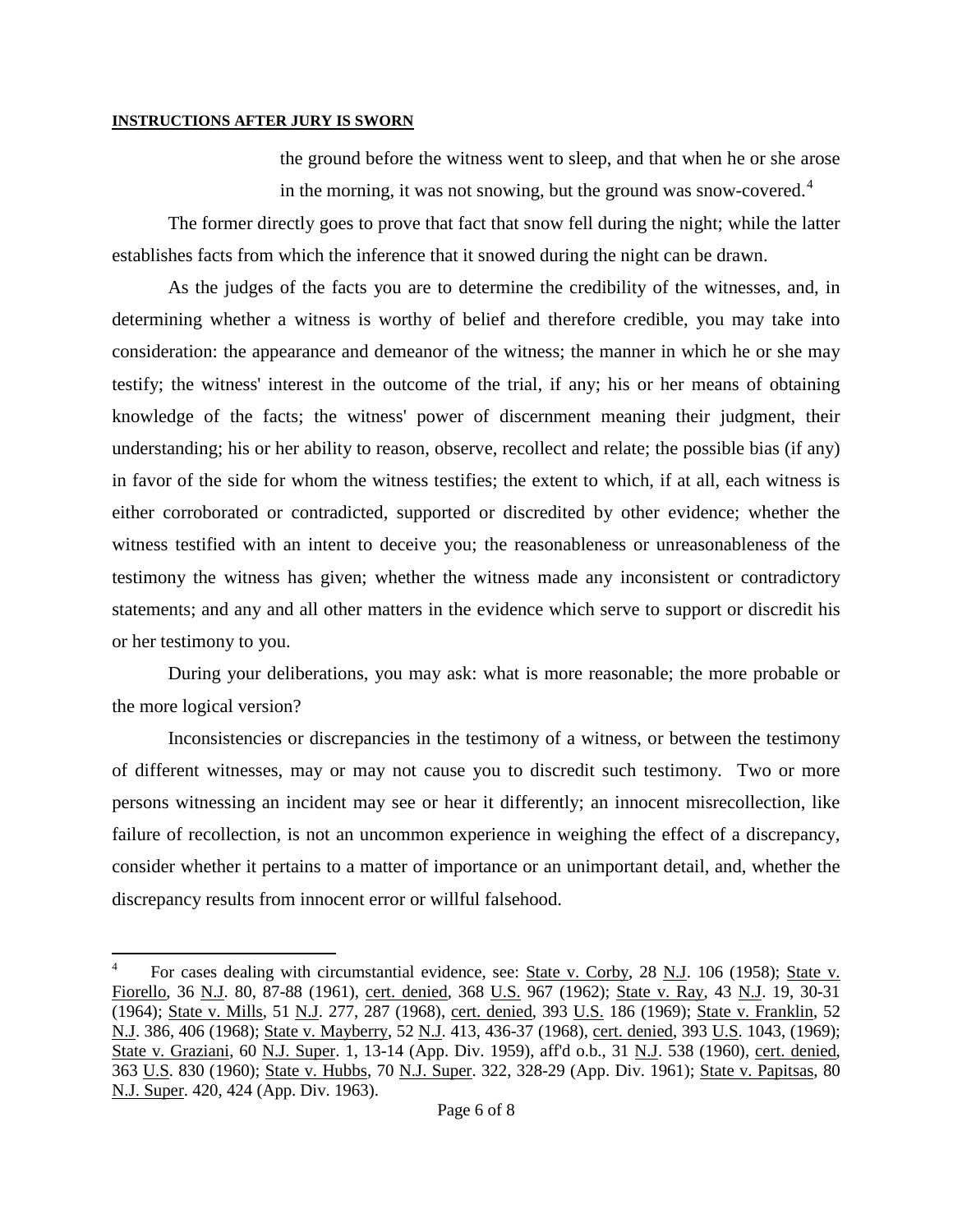A witness or witnesses may testify in this case with the assistance of a certified court interpreter. Even if you understand the language spoken by the witness, you must accept the interpretation of the testimony and you must not provide any translation of your own to the jurors. Every juror is bound by the translation provided by the interpreter, whether or not the juror agrees or disagrees with the interpretation, because every juror must consider the same evidence during deliberations.

# **[In appropriate cases charge "Testimony of Expert"]**

( \_\_\_\_\_\_\_\_\_\_\_\_\_\_\_\_\_\_\_\_\_\_\_\_\_ ) stands before you on an indictment found by the Grand Jury charging (him/her) with committing the crime(s) of  $\Box$ 

The indictment is not evidence of the defendant's guilt on the charge(s). An indictment is a step in the procedure to bring the matter before the court and jury for the jury's ultimate determination as to whether the defendant is guilty or not guilty on the charge(s) stated in it.

The defendant has pleaded not guilty to the charge(s).

The defendant on trial is presumed to be innocent and unless each and every essential element of the offense(s) charged is (are) proved beyond a reasonable doubt, the defendant must be found not guilty of that charge.

The burden of proving each element of the charge(s) beyond a reasonable doubt rests upon the State and that burden never shifts to the defendant. It is not the obligation or the duty of the defendant in a criminal case to prove his/her innocence or offer any proof relating to his/her innocence.

The prosecution must prove its case by more than a mere preponderance of the evidence, yet not necessarily to an absolute certainty.

The State has the burden of proving the defendant guilty beyond a reasonable doubt. Some of you may have served as jurors in civil cases, where you were told that it is necessary to prove only that a fact is more likely true than not true. In criminal cases, the State's proof must be more powerful than that. It must be beyond a reasonable doubt.

A reasonable doubt is an honest and reasonable uncertainty in your minds about the guilt of the defendant after you have given full and impartial consideration to all of the evidence. A